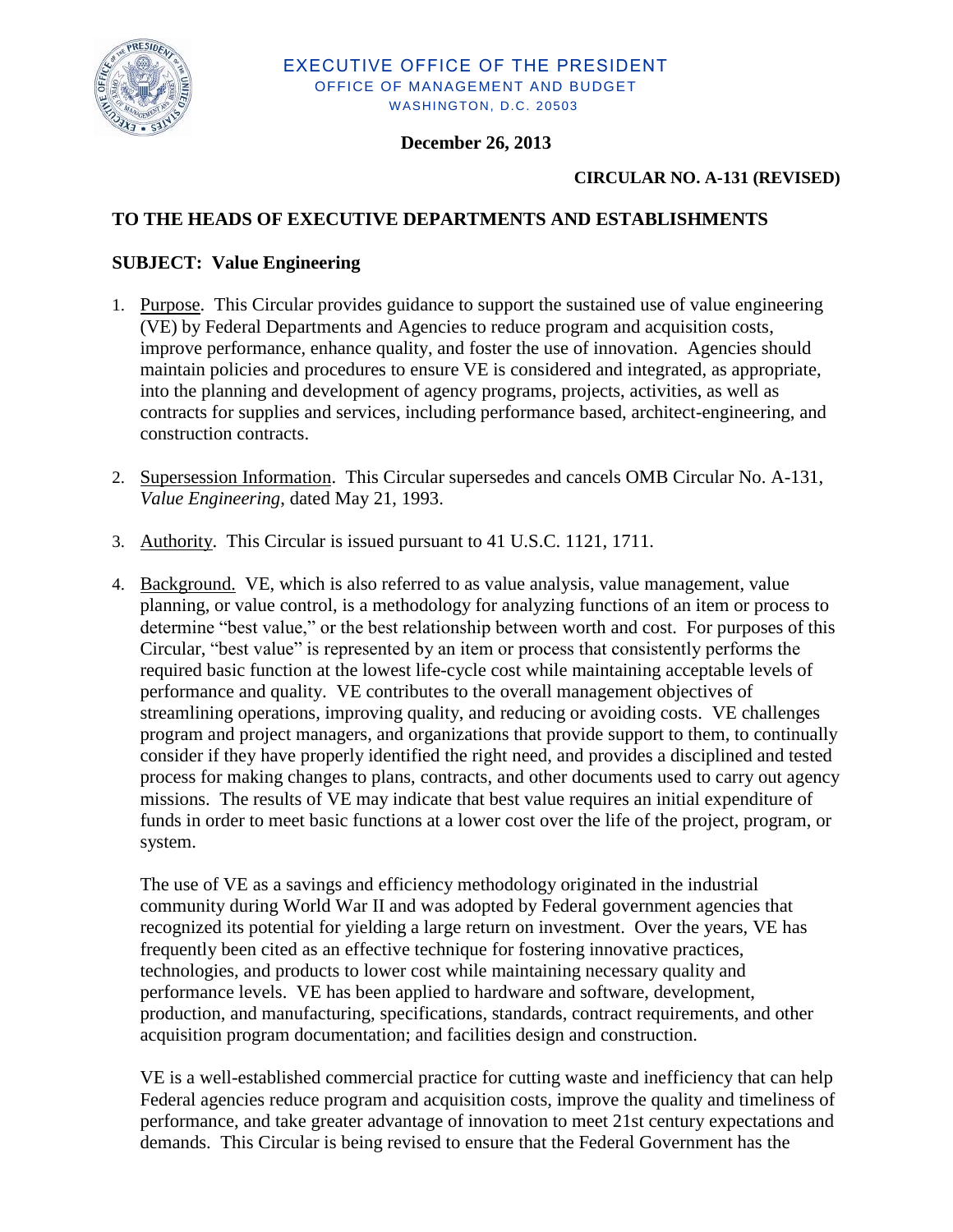capabilities and tools to consider the use of VE for new and ongoing projects, whenever appropriate.

- 5. Definitions. The following definitions shall apply to the implementation of this Circular:
	- a. Agency. An executive department, a military department, a Government Corporation, or an independent establishment within the meaning of sections 101, 102, 103(1), and 104(1), respectively, of Title 5, United States Code.
	- b. Life-cycle cost. The total cost of a system, building, program, project, or other product, computed over its useful life. It includes all relevant costs involved in acquiring, owning, operating, maintaining, and disposing of the system, project or product over a specified period of time, including environmental and energy costs.
	- c. Cost savings. A reduction in actual expenditures below the projected level of costs to achieve a specific objective.
	- d. Cost avoidance. An action taken in the immediate time frame that will decrease costs in the future. For example, an engineering improvement that increases the mean time between failures and thereby decreases operation and maintenance costs is a cost avoidance action. Cost avoidance may be considered an additional benefit to quality or other non-quantifiable value engineering improvement.
	- e. In-house savings. Net life-cycle cost savings achieved by in-house agency staff using VE techniques.
	- f. Integrated Project Team (IPT). A multi-disciplinary team with experts in project management, resource management, procurement, and other disciplines, as necessary, to evaluate all aspects of the project. The IPTs typically (1) establish or review a baseline inventory of existing assets, (2) analyze and recommend alternative solutions, (3) manage or review the acquisition, if approved, and (4) oversee the asset (or service) once in use.
	- g. Contracted savings. Net life-cycle cost savings realized by contracting for the performance of a VE study or by a value engineering change proposal (VECP) submitted by a contractor.
	- h. Capital assets. Land (including parklands), structures, equipment (including motor vehicle and aircraft fleets), and intellectual property (including software) which are used by the Federal Government and have an estimated useful life of two years or more. Capital assets exclude items acquired for resale in the ordinary course of operations or held for the purpose of physical consumption, such as operating materials and supplies. The cost of a capital asset is its full life-cycle cost, including all direct and indirect costs for planning, procurement (purchase price and all other costs incurred to bring it to a form and location suitable for its intended use), operations and maintenance (including service contracts), and disposal. Capital assets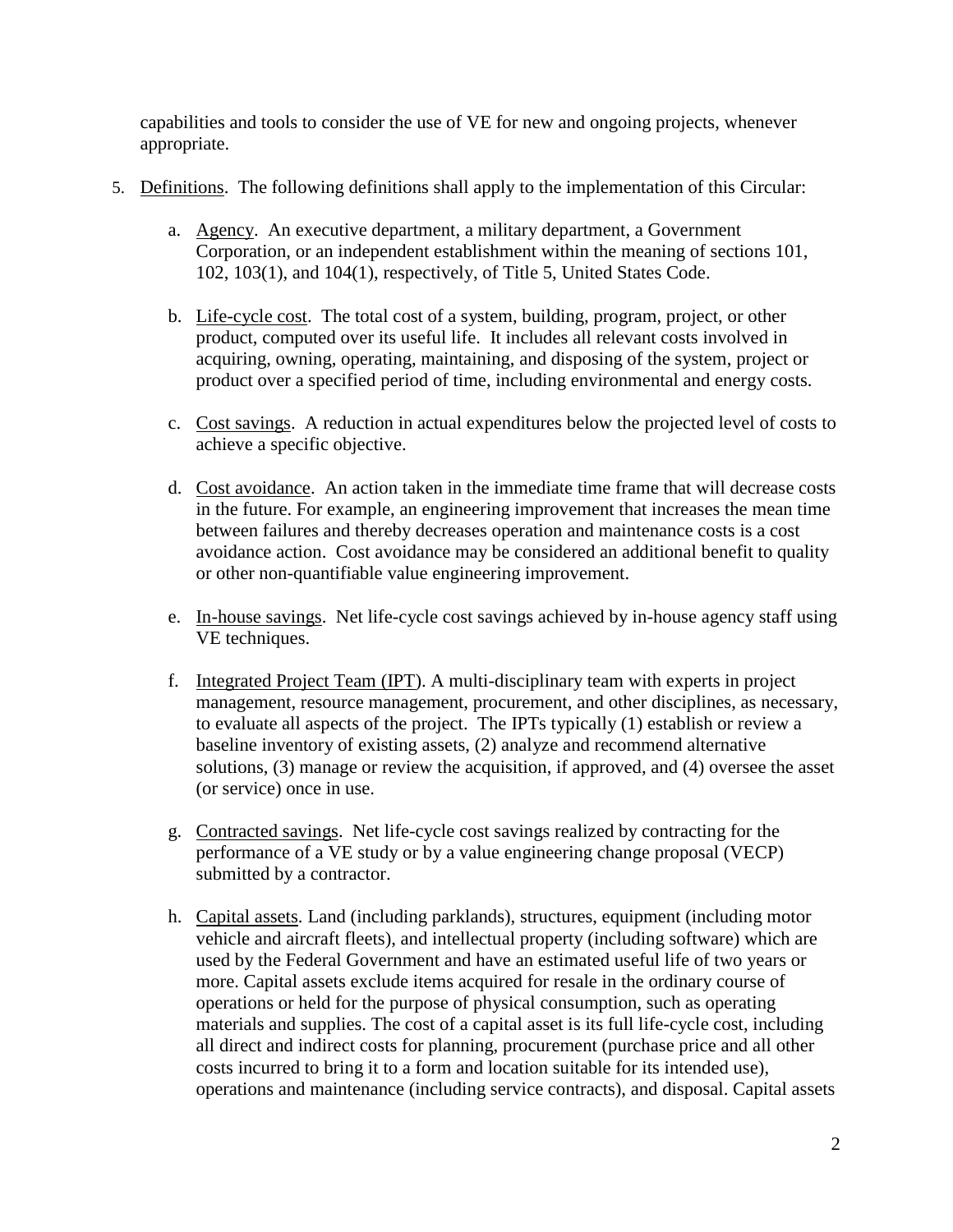may or may not be capitalized, i.e., recorded on an entity's balance sheet, under Federal accounting standards.

- i. Major acquisition. Capital assets that, in the determination of the Department or agency, require special management attention because of their importance to the agency mission; high development, operating, or maintenance costs; high risk; high return; or their significant role in the administration of agency programs, finances, property, or other resources.
- j. Net life cycle cost savings. Savings from value engineering that is determined by subtracting the Government's cost of performing the value engineering function over the life of the program from the life-cycle savings generated by the value engineering function. The Government's cost should include the administrative costs of processing VECPs that were excluded in calculating VECP saving shares.
- k. Value engineering (VE). A systematic process of reviewing and analyzing the requirements, functions and elements of systems, project, equipment, facilities, services, and supplies for the purpose of achieving the essential functions at the lowest life-cycle cost consistent with required levels of performance, reliability, quality, or safety. The process is generally performed in a workshop environment by a multidisciplinary team of contractor and/or in-house agency personnel (such as an IPT), which is facilitated by agency or contractor staff that is experienced, trained and/or certified in leading VE teams through the following phases:
	- (1) *Information phase* where the team gathers information to understand the project and constraints that may be impeding performance;
	- (2) *Functional analysis phase* where the team identifies basic project functions and goals and identifies any performance shortcomings or mismatches between identified functions and customer needs for further study;
	- (3) *Creative phase* where the team conducts brainstorming to generate new ideas and alternatives for improvement in a project, product, or process, with particular focus on high cost variables, speed of execution, quality and performance;
	- (4) *Evaluation phase* where the team ranks ideas to find the best to meet the project value objectives;
	- (5) *Development and presentation phase* where the team develops best ideas into viable alternatives with net life-cycle cost savings and implementation details and presents them to stakeholders; and
	- (6) *Implementation phase* where the agency incorporates selected alternatives into the project.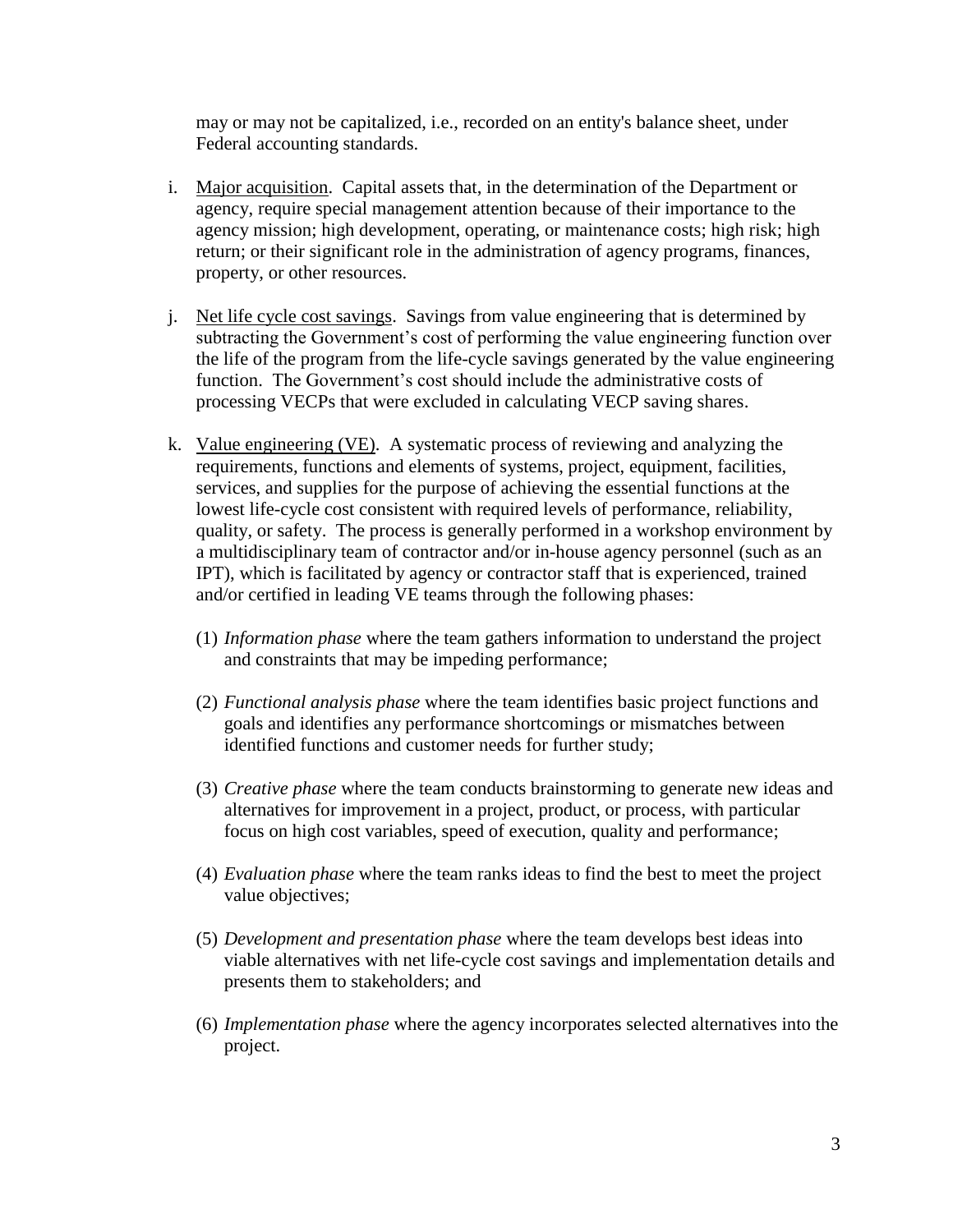- l. Value Engineering Change Proposal (VECP). A proposal submitted by a contractor consistent with the VE clause(s) in the contract that, through a change in the contract, would lower the project's life-cycle cost to the Government without impairing essential functions, characteristics, or performance. The contract change requirement can be the addition of the VECP to the contract with attendant savings. VECPs are applicable to all contract types, including contracts with performance-based specifications.
- m. Value Engineering Proposal (VEP). An in-house agency-developed proposal, or a proposal developed by a contractor under contract to provide VE services, to provide VE studies for a Government project/program.
- n. Value engineering (VE) study. The formal process of applying VE on an individual project or program. VE studies may be tailored to meet the individual needs of the project or program. For example, the level of effort for each phase of VE may be scaled (truncated, eliminated, etc.), as appropriate, based on factors such as the cost or complexity of the project, the stage of project planning or development, and project schedule.
- 6. Policy. Federal agencies shall consider and use VE as a management tool to ensure realistic budgets, identify and remove nonessential capital and operating costs, and improve and maintain acceptable quality in program and acquisition functions. Consistent with the guidelines in the Circular, senior agency management shall ensure that agency VE policies and practices support effective, efficient, and environmentally sound arrangements for conducting the work of their agencies and provide a sound basis for identifying and reporting accomplishments.
- 7. Agency responsibilities. Agencies subject to the Chief Financial Officers Act of 1990 (Public Law 101-576) (CFO Act) shall designate a senior accountable official (SAO) at a level with sufficient authority within the Department or Agency to coordinate, oversee, and ensure the appropriate consideration and use of VE. SAO responsibilities shall include the following, at a minimum, which may be delegated to appropriate agency officials:
	- a. Maintaining agency guidelines and procedures for identifying agency programs and projects with the most potential to yield savings from VE studies.

Agency guidelines shall:

(1) Include a process for determining the level of effort (scale) for VE studies of agency projects and programs, based on factors such as the cost or complexity of the project, the stage in the project lifecycle, and project schedule. Factors should take into account that potential savings from VE are likely to be greatest when applied to the highest dollar value programs for the agency during the feasibility, planning, design, and other early phases of development.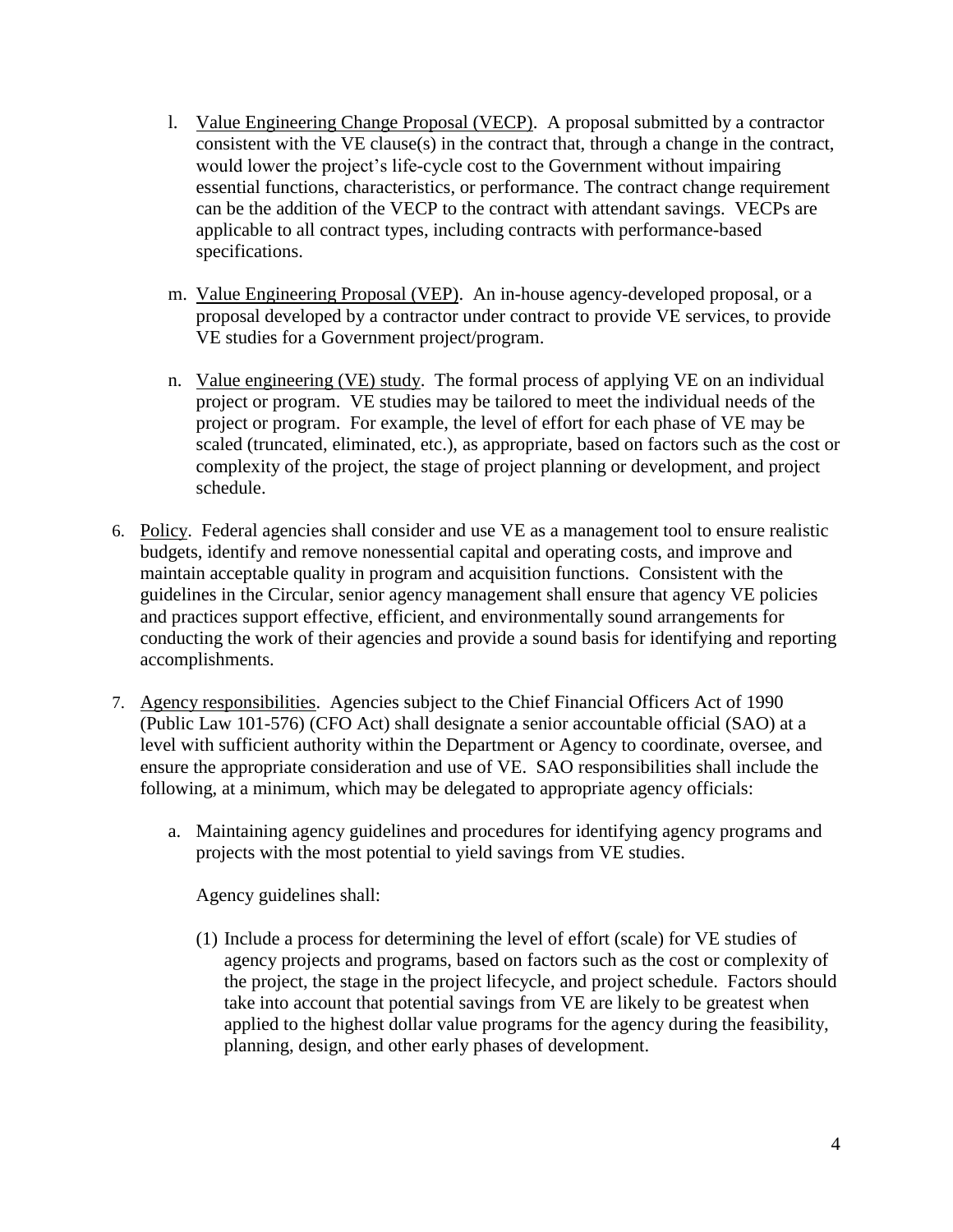- (2) Address when full or scaled VE will be required for new and ongoing projects and programs and the process for obtaining waivers consistent with the following:
	- i. *New projects and programs*. VE shall be required for new agency projects and programs when the project cost estimate is at least \$5 million or such lower dollar threshold as determined by the SAO and identified in the agency's VE guidelines. For purposes of determining whether a lower threshold is appropriate, agencies are encouraged to consider the historical costs of their major acquisitions or projects that have a significant impact on lifecycle costs or agency operations or a significant potential for repeat savings, such as manufacturing projects where savings can be applied to future units produced.
	- ii. *Ongoing projects and programs*. Agencies shall have the discretion to establish the extent to which VE is required for ongoing projects and programs. At a minimum, agencies shall establish criteria to help agency officials determine when VE may be suitable for such activities. Criteria might include a combination of factors such as: (A) priority of the program or project to the agency (e.g., is the program or project supported by a major acquisition), (B) total life-cycle cost, (C) the complexity of the program or project, (D) the presence of cost overruns, performance shortfalls, and/or schedule delays, (E) the potential for greater repeat savings or increased savings resulting from environmentally-sound and energy efficient considerations, (F) potential for greater efficiency, such as improved reliability, quality, or maintainability, (G) the amount of time since a VE study was last performed, and (H) the availability of cost and performance data and other information necessary to support a VE study.
- iii. *Waivers*. Agency guidance shall provide for waivers from required VE studies when approved by the senior accountable official or the official's designee.
- (3) Address how to measure the net life-cycle cost savings from VE.
- (4) Ensure that applications of VE to federal contracts adheres to the acquisition requirements in the Federal Acquisition Regulation (FAR), including the use of VE clauses set forth in FAR Parts 48 and 52 and the criteria in FAR 48.201(a) for granting waivers.
- b. Ensuring training for program, project, acquisition, information technology (IT), and other agency personnel. Training should specifically cover (i) management responsibilities for developing plans, (ii) process for developing VEPs, (iii) best practices for soliciting and evaluating VECPs, and (iv) reminders of when VE is not required to be incorporated into a contract.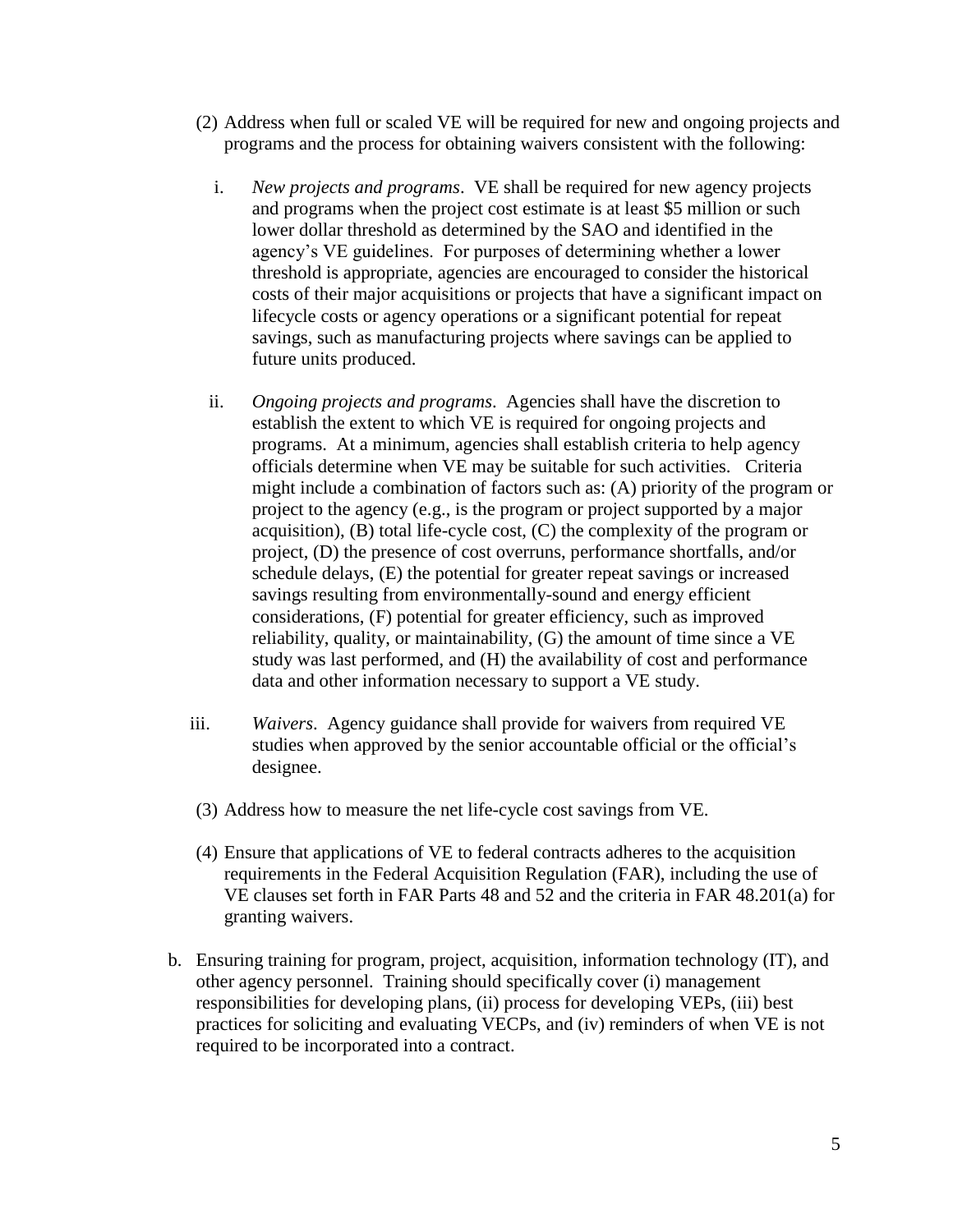- c. Maintaining plans for using VE in the agency. At a minimum, the plans should be prepared before the beginning of the fiscal year and identify both in-house and contractor projects, programs, systems, products, etc., to which partial or full VE studies will be conducted during the next fiscal year, and the estimated costs of these projects. These projects should be listed by category. VEPs and VECPs should be included under the appropriate category. Annual plans shall be made available for OMB review upon request.
- d. Ensuring that funds necessary for conducting agency VE studies are identified and included in annual budget requests to OMB.
- e. Maintaining files on projects and programs that meet thresholds and/or criteria for the required use of VE. Documentation should include reasons for granting waivers of VE studies on new projects and programs which met the threshold identified in this Circular, or such lower threshold as the agency established, and on any existing projects and programs where VE is required by agency policy. Reasons for not implementing recommendations from VE studies should also be documented.
- f. Reporting annually to OMB on VE activities, as outlined in section 8.
- 8. Reports to OMB. Each CFO Act agency shall report the fiscal year results of using VE annually to OMB's Administrator for Federal Procurement Policy. Reports are due to OMB by December 31<sup>st</sup> of each calendar year, and should include the previous fiscal year results as well as the current name and contact information for the agency's SAO.

The reporting format is provided in the Attachment.

Part I of the report asks for net life-cycle cost savings achieved through VE. In addition, it requires agencies to show the project/program dollar amount thresholds the agency has established for requiring the use of VE if other than \$5 million. If thresholds vary by category, agencies shall show the thresholds for all categories. Savings resulting from VE proposals and VE change proposals should be included under the appropriate categories.

Part II asks for a description of the top five projects utilizing VE for the fiscal year. Agencies shall list the projects by title and show the cost savings, cost avoidances, and quality improvements achieved through application of VE.

- 9. Related guidance. For detailed guidance on how to account for the time value of money in value engineering analysis, refer to OMB Circular No. A-94, section 8.c. For detailed policies and procedures for using and administering value engineering techniques in contracts, refer to FAR Part 48.
- 10. [Relationship to other management improvement processes](http://www.whitehouse.gov/omb/circulars_a131#5). VE can be used as a stand-alone tool or with other management techniques and methodologies to improve performance and quality and reduce costs. The complementary relationship between VE and other management improvement processes increases the likelihood that overall management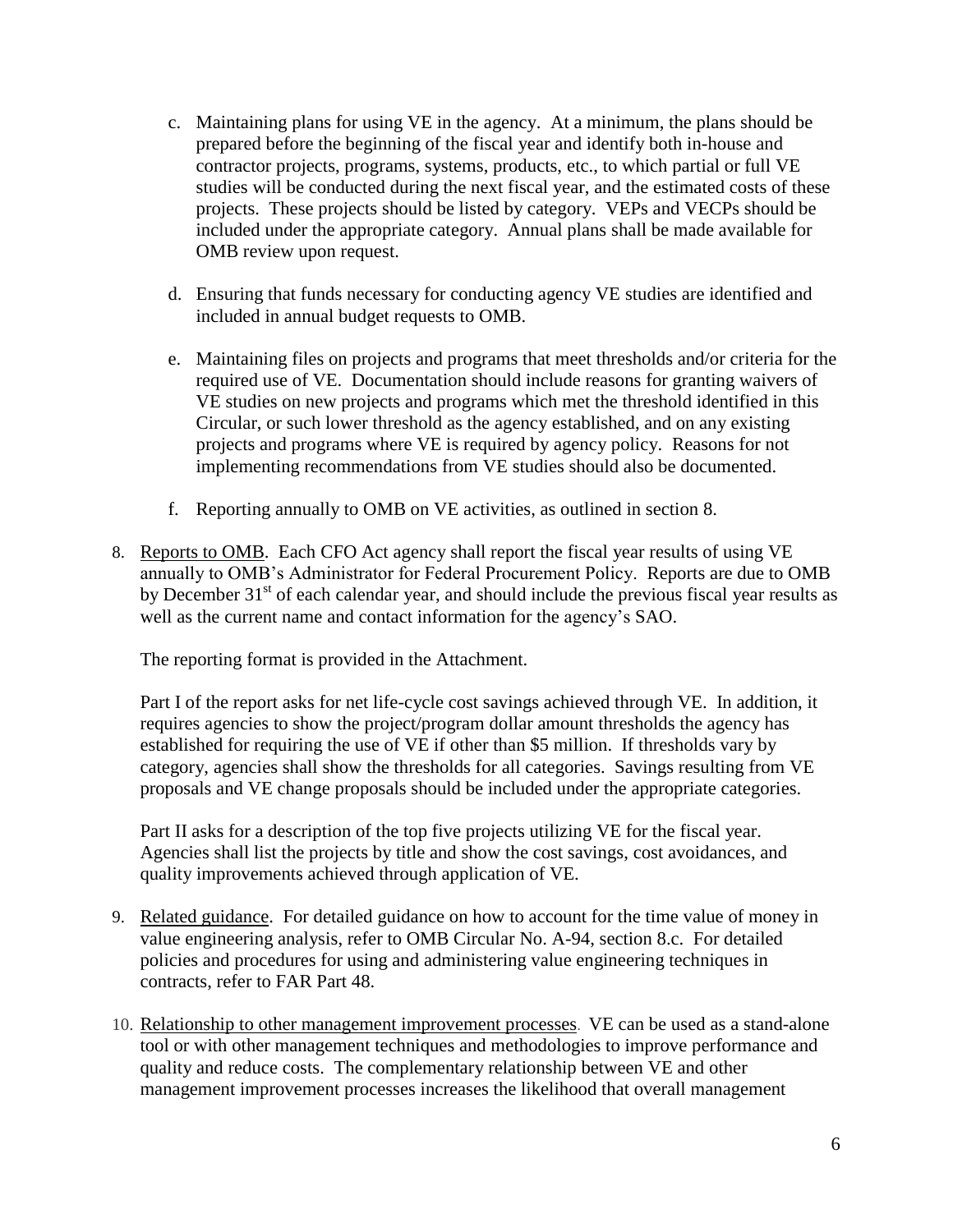objectives will be achieved. For example, lean six sigma analyses that focus on improving process flows can be used with VE studies of agency operations to challenge requirements, identify functions that cost more than they are worth, and integrate innovative practices, technologies, and products. In addition, life-cycle costing, cost as an independent variable, concurrent engineering, and design-to-cost approaches are effective analytical tools for process and product improvement that can also be used with VE analysis to achieve management objectives.

VE can also be used with acquisition and commodity management techniques to improve performance and quality, lower or manage costs more effectively, and shorten project delivery. For example, as agencies pursue strategic sourcing efforts, VE can be used to support activities that enable the government to leverage its buying power, such as by helping to identify suitable products and services where there are opportunities to save money such as by pooling resources or standardizing requirements across multiple organizations and agencies. VE may also be a beneficial tool for helping agencies to implement modular development and acquisition approaches by breaking requirements into more manageable chunks with more frequent deliveries to improve investment manageability and budgetary feasibility, reduce overall risk, and support rapid delivery of incremental new functionality. VE can also be used to achieve the best overall value from acquisitions that use performance-based specifications, or the design-build project delivery process for construction.

VE can result in the increased use of innovative materials, technologies or practices, and environmentally-sound and energy-efficient practices and materials. For example, the application of VE to facilities construction can yield a better value when the development, design, acquisition, and construction phases of the project are approached in a manner that considers community and environmental commitments and project constraints, and incorporates environmentally-sound and energy-efficient practices and materials.

- 11. Effective date and implementation. This Circular takes effect 30 days after its final revisions are published in the *Federal Register*. Heads of departments and agencies are responsible for taking all necessary actions to achieve effective implementation of the revisions to the Circular, such as disseminating this Circular to appropriate program, acquisition, and other staff, reviewing and updating existing agency polices to ensure VE is considered and integrated into the planning of agency programs, projects, activities, and contracts, and guiding the development of implementation strategies, including staff training. Agency guidance should be developed or updated to be consistent with the guidelines set forth in section 7a above within 6 months of the publication date of this Circular.
- 12. Inquiries. Further information about this Circular may be obtained from the Office of Management and Budget (OMB),  $725 \times 17^{th}$  Street, NW, Washington, DC 20503. Telephone 202-395-3501.

Attachment